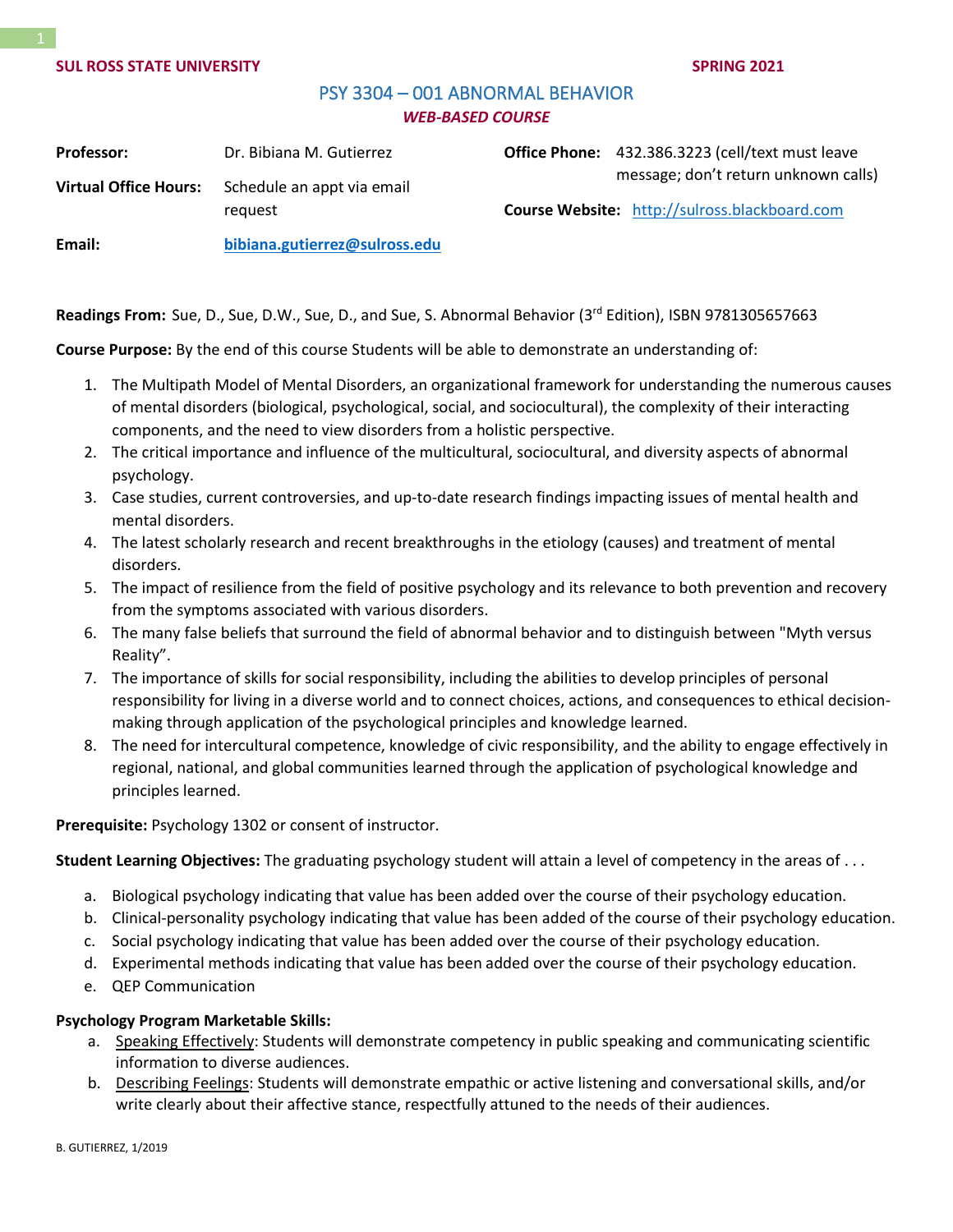- c. Identifying Resources: Students will demonstrate the aptitude to locate, organize and evaluate the credibility of information from multiple sources.
- d. Analyzing: Students will demonstrate ability to examine the underlying issues of scientific problems, attending to the pertinent details and creating action plans, recognizing ambiguity and complexity as essential components.

**Distance Education Statement:** Students enrolled in distance education courses have equal access to the university's academic support services, such as Smarthinking, library resources, online databases, and instructional technology support. For more information about accessing these resources, visit the SRSU website. Students should correspond using Sul Ross email accounts and submit online assignments through Blackboard, which requires secure login information to verify students' identities and to protect students' information. The procedures for filing a student complaint are included in the student handbook. Students enrolled in distance education courses at Sul Ross are expected to adhere to all policies pertaining to academic honesty and appropriate student conduct, as described in the student handbook. Students in web-based courses must maintain appropriate equipment and software, according to the needs and requirements of the course, as outlined on the SRSU website.

# **Course Policies:**

# **1. Attendance and Course preparation:**

Class attendance is governed by the SRSU policy stated in the schedule of classes. Students will be dropped with an "F" when you have accumulated six (6) or more absences OR the equivalent in a web-based course. *Class attendance in this course includes logging onto Black Board during the first week of class, monitoring your SRSU email and Black Board announcements on a daily basis, taking exams, posting, and completing other assignments on time, as well as communicating in a timely and clear manner with the professor regarding challenges experienced related to the course.*

# **2. Late Work and Make-Up Assignments:**

If you cannot participate in this web-based class due to an emergency, excused-absence, or universityauthorized absence, inform the professor as soon as possible *via email* of the situation. Late or make-up assignments and exams will only be accepted in the case of an emergency or excused absence with appropriate documentation (doctor's note, etc.)

Student absent for a university-authorized activity (such as a game, tournament, or event) will be allowed to make up the missed exam and/or complete the assignment scheduled for that day. **However,** it is the Student's responsibility to make these **arrangements for make-up exams/assignments with the professor** *BEFORE* **the absence via email request.** This DOES NOT INCLUDE absences related to paid (SRSU or otherwise) employment.

# **4. If You Get/Are Sick**:

Student health services [\(https://www.sulross.edu/page/343/student-health-services\)](https://www.sulross.edu/page/343/student-health-services) is staffed by a [registered](https://www.sulross.edu/faculty-and-staff/945/health-services-coordinator)  [nurse](https://www.sulross.edu/faculty-and-staff/945/health-services-coordinator) located in University Center Suite 211 from 8 am- 5 pm Monday through Friday. Minor treatments, [over](http://www.sulross.edu/page/1462/medications)[the-counter medication](http://www.sulross.edu/page/1462/medications) and basic first-aid supplies are available at no cost to Students. SRSU has a Student

medical agreement with [Preventive Care Health Services \(PCHS\)](http://www.pchsmedclinic.org/locations) to provide limited outpatient care, see [covered](http://www.sulross.edu/page/1471/preventive-care-health-services)  [services.](http://www.sulross.edu/page/1471/preventive-care-health-services) The clinic is [located opposite Alpine High School](http://www.sulross.edu/gallery-image/4341/health-service-locations) across State highway 118 North with parking off Anson Avenue from 8 am to 5 pm Monday through Friday and the 2nd Saturday of each month from 9 am to 3 pm. To schedule an appointment, call (432) 837-4555. Your current Student ID card will be requested at check-in.

# **5. Students with Special Needs:**

Sul Ross State University (SRSU) is committed to equal access in compliance with Americans with Disabilities Act of 1973. It is SRSU policy to provide reasonable accommodations to students with documented disabilities and it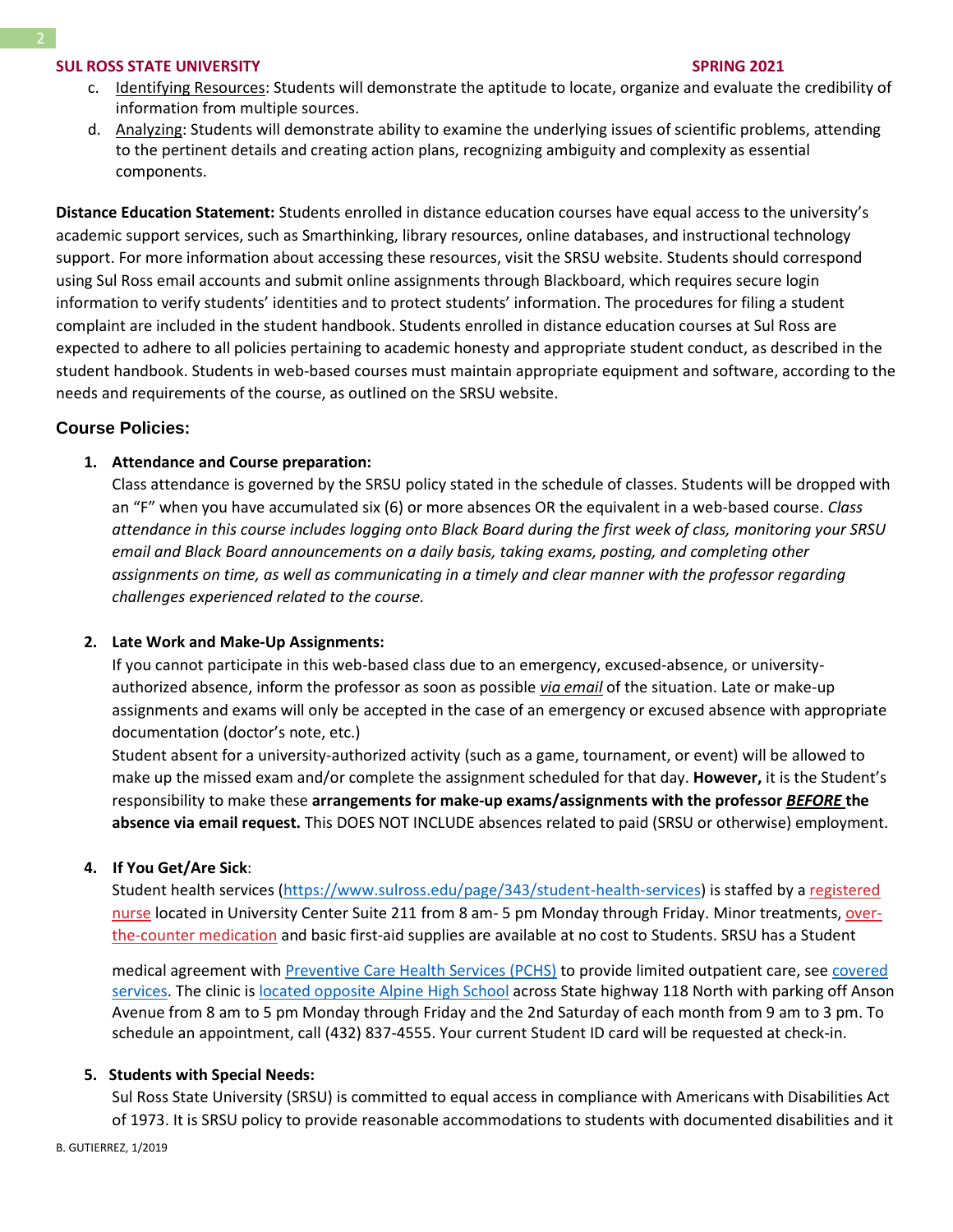is the Student's responsibility to initiate the request. *Students should contact the instructor as soon as possible to initiate the recommended accommodations.*

**ADA Statement: Sul Ross State University is committed to equal access in compliance with the Americans with Disabilities Act of 1973. Students with qualifying disabilities who seek accommodations must initiate a request for a meeting for accessibility services. Students seeking accessibility services must contact Rebecca Greathouse Wren, M.Ed., LPC-S, Counseling & Accessibility Services, Telephone: 432-837-8203, or Email: [rebecca.wren@sulross.edu.](mailto:rebecca.wren@sulross.edu)**

**For more information see: <https://www.sulross.edu/page/1384/accessibility-services>**

#### **6. Library Resources [\(https://library.sulross.edu/library-instruction/\)](https://library.sulross.edu/library-instruction/)**

The Sul Ross Library offers **FREE** resources and services to the entire SRSU community. Access and borrow books, articles, and more by visiting the library's website, [library.sulross.edu.](https://library.sulross.edu/) Off-campus access requires logging in with your LoboID and password. Librarians are a tremendous resource for your coursework and can be reached in person, by email [\(srsulibrary@sulross.edu\)](mailto:srsulibrary@sulross.edu), or phone (432-837-8123).

#### **7. Religious Observance:**

Any student absent from classes for the observance of a religious holy day will be allowed to take make-up the exam/assignment scheduled for that day. Arrangements for missing class due to a religious observance must be made with the professor vial email *BEFORE* that absence.

#### **8. Course Behaviors - Respect and Disruptions:**

Watch the **VIDEO on NETIQUETTE** on Black Board. You are encouraged and expected to openly engage in discussions, ask questions, share ideas, and express your thoughts in this web-based course in the same manner as in a face-to-face course. Please treat each other with dignity and respect and avoid disruptive behaviors. You are responsible for knowing what behaviors are acceptable versus unacceptable as referred to in the Student Conduct and Discipline section of the SRSU Student Handbook

[\(http://www.sulross.edu/sites/default/files//sites/default/files/users/docs/stulife/student\\_conduct\\_discipline.p](http://www.sulross.edu/sites/default/files/sites/default/files/users/docs/stulife/student_conduct_discipline.pdf) [df\)](http://www.sulross.edu/sites/default/files/sites/default/files/users/docs/stulife/student_conduct_discipline.pdf).

#### **9. Academic Integrity:**

Any instance of academic misconduct such as turning in an identical written assignment for another course without approval, cheating and plagiarizing written assignments, collusion, or misrepresenting facts will be punished to the full extent of the university's disciplinary policy and/or through legal action if indicated. You are responsible for reading the statement on *Academic Honesty* in the SRSU Student Handbook [\(http://www.sulross.edu/sites/default/files//sites/default/files/users/docs/stulife/student\\_conduct\\_discipline.p](http://www.sulross.edu/sites/default/files/sites/default/files/users/docs/stulife/student_conduct_discipline.pdf)  $df$ ). The faculty considers academic dishonesty to be a serious matter and will act accordingly. Students caught engaging in any form of academic dishonesty will receive no credit for assignments/exams and more severe penalties may be pursued, including but not limited to failing the course.

#### **10. Communicating with the Professor:**

The best way to contact me is through email at [bmg15th@sulross.edu.](mailto:bmg15th@sulross.edu) I strive to respond as soon as possible. If you do not receive a reply within 24 to 48 hours, please resend your email or call/text my cell at 432.386.3223; *you must leave your name, course and section for a return response, unknown numbers are not answered.* During weekends, holidays, and breaks there may be a longer delay in a response until the next regular work day.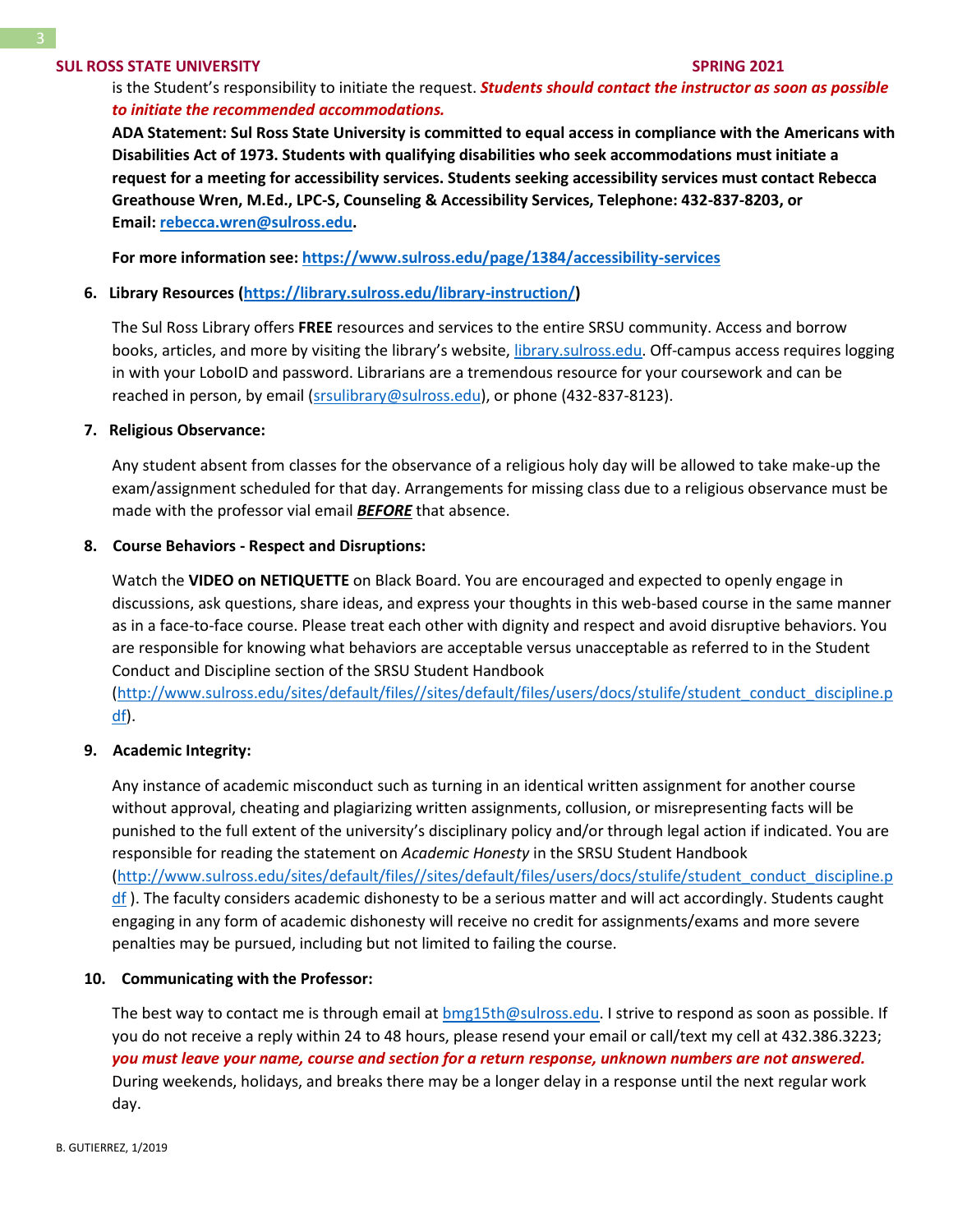# **SUL ROSS STATE UNIVERSITY** SPRING 2021 **COURSE REQUIREMENTS:**

- 1. **Regular and active Black Board Participation (BP = 100 points).** Your individual activity on black board will be monitored via logs maintained by Black Board. It is your responsibility to check your email daily and for any announcements related to this course. (This is a subjective judgment on my part regarding the quality of your participation, taking exams when scheduled, submitting assignments on time, and posting as required by due dates).
- **2. Fourteen (14) Exams (each EXM = 100 points; 1400 total points).** *There are ABSOLUTELY NO MAKE-UPS on the Final Exam. It is NOT cumulative.* All EXAMS are open book and notes.
- *3.* **Discussion Posts (DP = 20/post; 300 pts total)** (paragraph in the range of 3 to 4 sentences or more if you wish) of your thoughts, feelings, ideas, and/or reactions to your chapter readings as related to your experience and/or other things you have learned. *These summaries will be posted publicly for all students in the course to view* for the purpose of creating a sense of universality of experience and enhancing shared learning. It can also be a spring-board to encourage conversations (threads) among students if you wish. *Please be mindful that once posted, your posts cannot be changed or deleted, and are monitored by the professor.*
- *4.* **Power Point Presentation (PPP = 300 points).** A summary of your experience in this course, what you learned, how you may have changed, future aspirations, etc. **Does not need to be in any specific writing format.** © Your **work will be graded on organization, grammar, spelling, and quality of effort.** Paper must be 2-3 pages doublespaced.

# **GRADE SCALE:**

# **90–100 = A; 80 –89 = B; 70–79 = C; 60-69 = D; 0-59 = F**

**MUST READ:** During the course of this class, Students may have strong emotional/psychological reactions to the course material and/or discussions. If at Student feels they are having difficulty with the learning environment, please discuss this with the professor immediately before continuing the course. Counseling and Accessibility Services [\(https://www.sulross.edu/sites/default/files//sites/default/files/users/docs/counseling/letter.pdf\)](https://www.sulross.edu/sites/default/files/sites/default/files/users/docs/counseling/letter.pdf) can provide brief, short-term individual and group counseling or refer you to off-campus providers. You have already paid for these services through your Student Service Fee, whether you use them or not.

*If you have any issue or concern, I would appreciate you speaking with me first. If you feel we cannot come to a reasonable resolution, know that you can speak with the BASS Department Chair, Dr. Mark Saka (432.837.8157) regarding your concerns.*

*I endeavor to maintain a safe as possible learning environment for all and expect the highest standard of conduct from each one of us and the collective. I welcome constructive feedback in the service of this goal.*

This syllabus is accurate to the best of my ability, but I reserve the right to modify it at any time and will *inform you as soon as possible when I do. If I do make any changes, I aspire to do so for the reasons of Student fairness and/or circumstances beyond my control.*

# **POWER POINT PRESENTATION INSTRUCTIONS:**

There will be one required Theory Research Paper for the semester. It should be original and thoughtful. **Your paper will be run your paper through** *PLAGERISM SOFTWARE* **upon submission to ensure originality.** Please make certain that it is typewritten and double spaced. The paper is worth 100 points. The paper must be written in APA format. The following must be included in your paper:

1) Explore of one disorder, therapeutic approach, or mental health issue.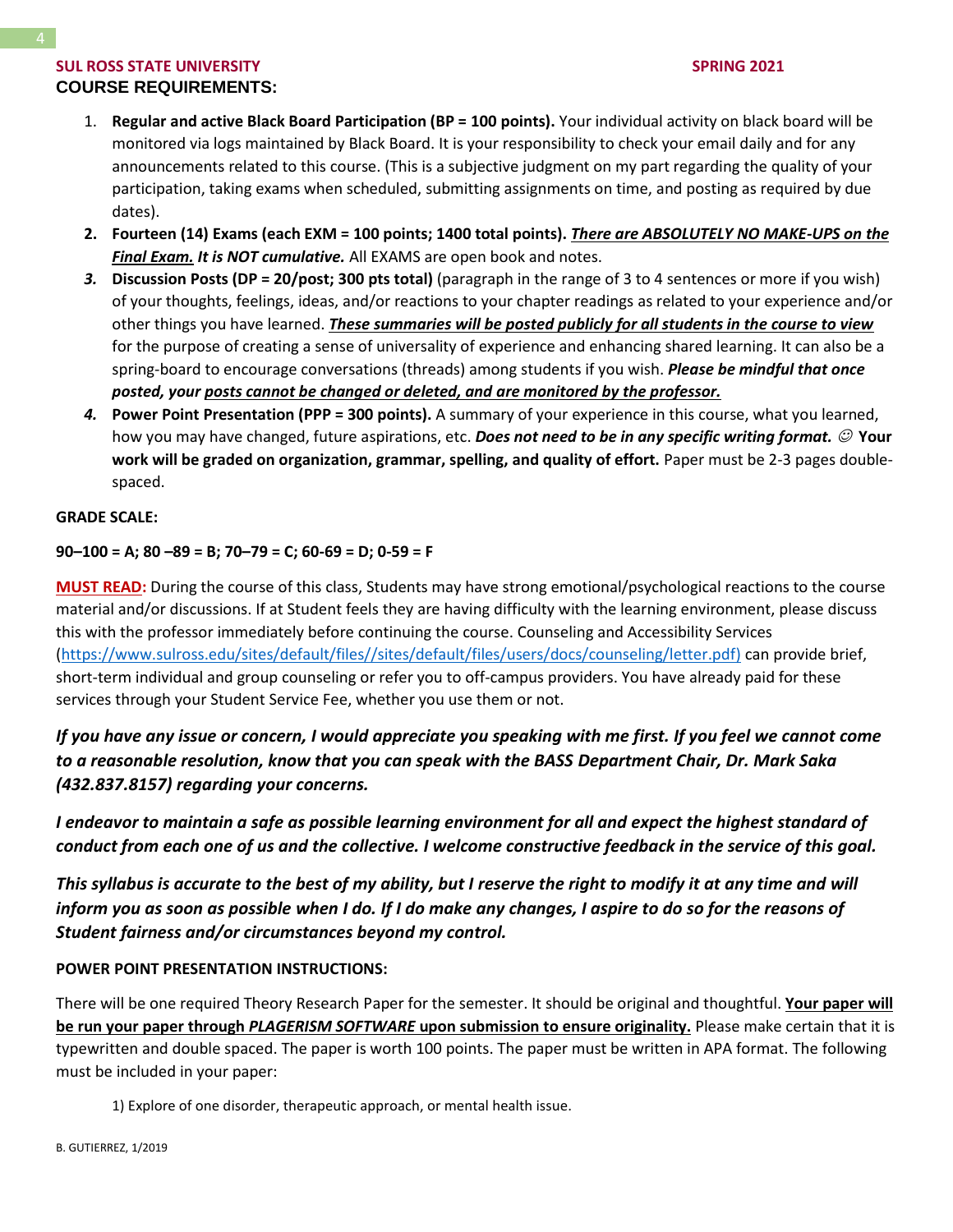- 2) Explain how it develops/etiology/contributing factors.
- 3) Describe who it affects, how, why?
- 4) Explain how it has impacted you, your family/friends, U.S. society, AND our global community.
- 5) How can this issue be improved for the better of all? And what is YOUR responsibility in this?

Your research paper should have at least six (6) references other than the text. Use at least three (3) peer-reviewed journals (can be electronic). Use the APA reference manual for format guidelines. Go to library or SRSU Writing Center for help, or use the internet resources provided on Black Board for this course. The paper should be about six (6) to eight (8) double-spaced pages in length including the title, abstract, and reference pages. Please ask for help early on so that you do not get overwhelmed. I am happy to review a draft of your paper and give you feedback before the due datethis is voluntary and always results in a better paper. See attached MINI-RESEARCH PAPER GRADING SHEET for specifics on grading.

# **Submit your choice of theory for approval to me on or before THURSDAY, 10/5/2017 by midnight via email. PAPER IS DUE TUESDAY, 11/14/2017 submit to Black Board** *must be a WORD FILE.*

# **COURSE SCHEDULE**

# **WEEK 1 (1/11-1/17)**

**READ** Syllabus, Preface xxv – xxxviii, Chapter 1 Abnormal Behavior (by Friday 1/15)

**SYLLABUS QUIZ** and **START HERE** orientation to BLACK BOARD (by Sunday 1/17 *midnight*)

**POST1** *Introduce yourself* **and Chapter 1** (by Sunday 1/17 *midnight*)

# **WEEK 2 (1/18-1/24)**

**READ** Chapter 2 Understanding & Treating Mental Disorders (by Friday 1/22)

**EXAM1 over Chapters 1** Available on Black Board (90 mins to complete) **Open from 8am (Monday 1/18)** *CLOSES midnight (Friday 1/22) midnight (Friday 1/22)*

**POST2** Over Chapter 2 by Sunday (1/24 *midnight*)

# **WEEK 3 (1/25-/1/31)**

**READ** Chapter 3 Clinical Research, Assessment, & Classification (by Friday 1/29)

**EXAM2 over Chapter 2** on Black Board (90 mins to complete) **Open from 8am (Monday 1/25)** *CLOSES midnight (Friday 1/29)*

**POST3 over Chapter 3** (by Sunday 1/31 *midnight*)

*~ Last day to drop a 16 week term course without creating an academic record ~*

# **WEEK 4 (2/1-2/7)**

**READ** Chapter 4 Anxiety & Obsessive-Compulsive & Related . . . (by Friday 2/5)

**EXAM3 over Chapter 3** on Black Board (90 mins to complete) **Open from 8am (Monday 2/1)** *CLOSES midnight (Friday 2/5)*

**POST4 Over Chapter 4** (by Sunday 2/7 *midnight*)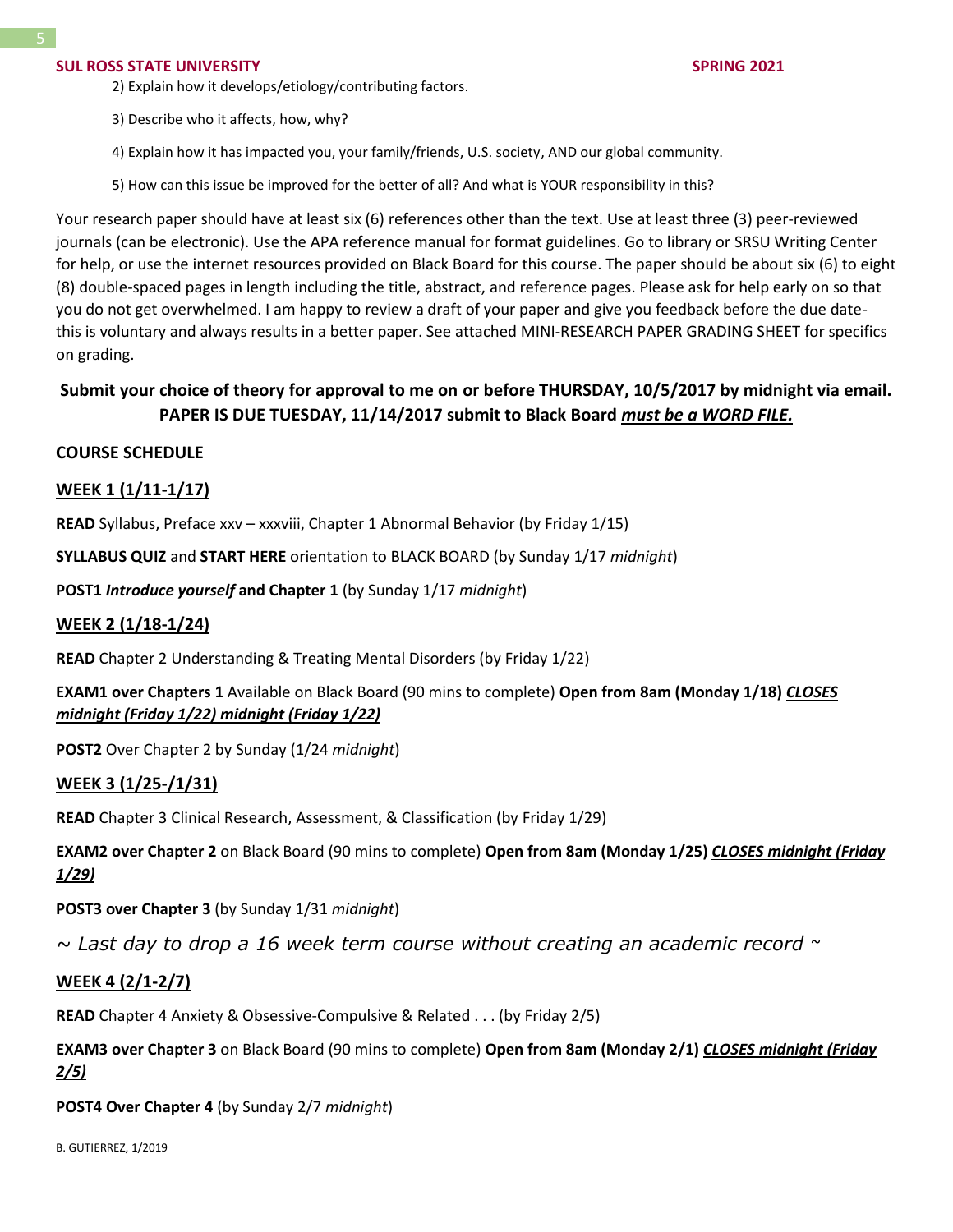# **SUL ROSS STATE UNIVERSITY SPRING 2021 WEEK 5 (2/8-2/14)**

**READ** Chapter 5 Trauma- & Stressor-Related Disorders (by Friday 2/12)

**EXAM4 over Chapter 4** on Black Board (90 mins to complete) **Open from 8am (Monday 2/8)** *CLOSES midnight (Friday 2/12)*

**POST5 Over Chapter 5** (by Sunday 2/14 *midnight*)

# **WEEK 6 (2/15-2/21)**

**READ** Chapter 6 Somatic Symptom & Dissociative Disorders (by Friday 2/19)

**EXAM5 over Chapter 5** on Black Board (90 mins to complete) **Open from 8am (Monday 2/15)** *CLOSES midnight (Friday 2/19)*

**POST6 Over Chapter 6** (by Sunday 2/21 *midnight*)

# **WEEK 7 (2/22-2/28)**

**READ** Chapter 7 Depressive & Bipolar Disorders (by Friday 2/26)

**EXAM6 over Chapter 6** on Black Board (90 mins to complete) **Open from 8am (Monday 2/22)** *CLOSES midnight (Friday 2/26)*

**POST7 Over Chapter 7** (by Sunday 2/28 *midnight*)

#### **WEEK 8 (3/1-3/7)**

**READ** Chapter 8 Suicid9(by Friday 3/5)

**EXAM7 over Chapter 7** on Black Board (90 mins to complete) **Open from 8am (Monday 3/1)** *CLOSES midnight (Friday 3/5)*

**POST8 Over Chapter 8** (by Sunday 3/7*midnight*)

# **WEEK 9 (3/8-3/14)**

*~ SPRING BREAK NO CLASSES (3/8- 3/12) ~*

#### **WEEK 10 (3/15-3/21)**

*~ 3/15 MID SEMESTER ~*

**READ** Chapter 9 Eating Disorders (by Friday 3/19)

**EXAM8 over Chapter 8** on Black Board (90 mins to complete) **Open from 8am (Monday 3/15)** *CLOSES midnight (Friday 3/19)*

**POST9 Over Chapter 11** (by Sunday 3/21 *midnight*)

#### **WEEK 11 (3/22-3/28)**

**READ** Chapter 10 Substance-Related & Other Addictive Disorders (by Friday 3/26)

**EXAM9 over Chapter 9** on Black Board (90 mins to complete) **Open from 8am (Monday 3/22)** *CLOSES midnight (Friday 3/26)*

**POST10 Over Chapter 10** (by Sunday 3/28 *midnight*)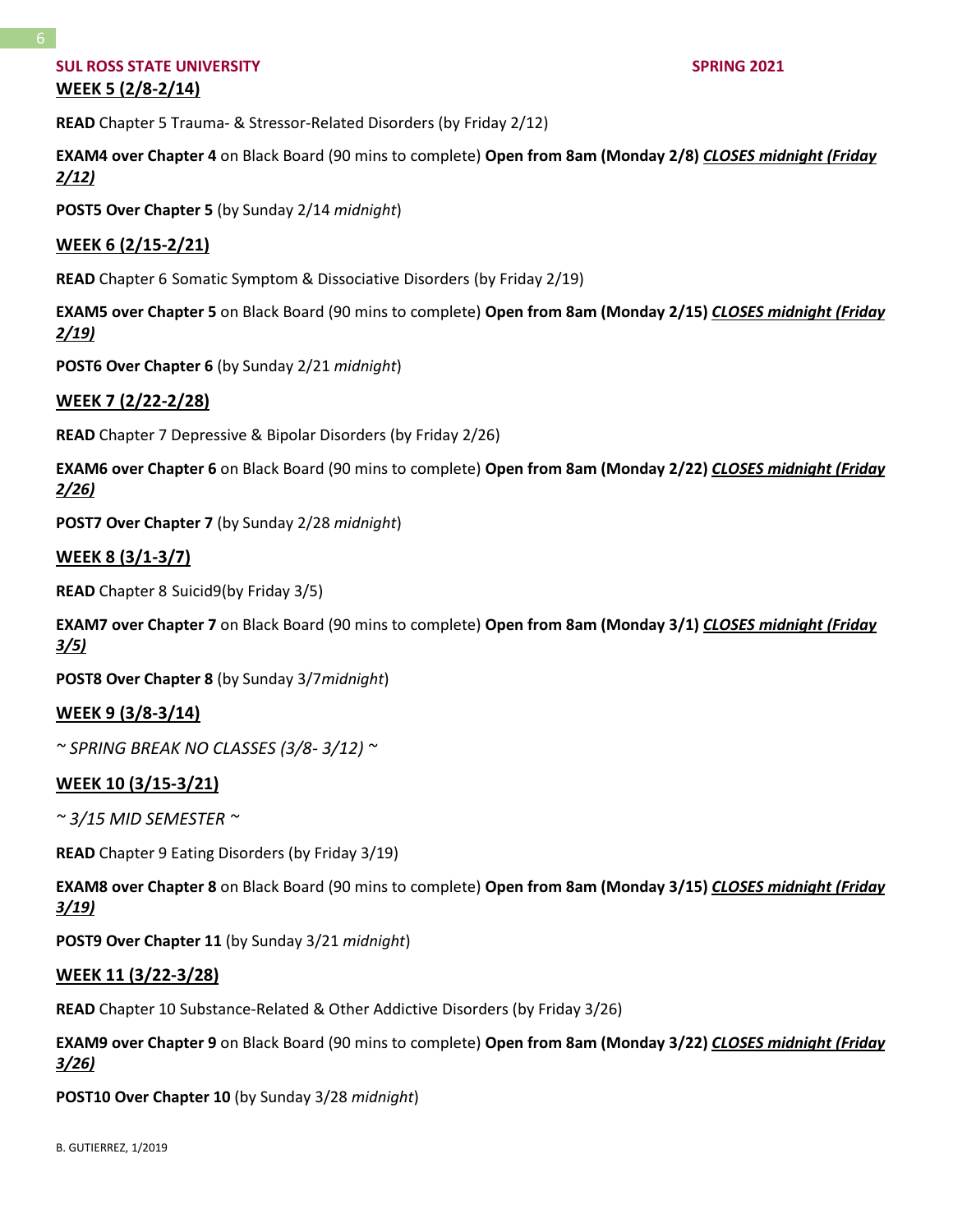*~ Last day for instructor initiated drop for excessive absences ~*

*~ Last day to withdraw from the 16 week course/term with grade of 'W'. Drops must be processed and in the University Registrar's Office by 4 p.m. ~*

*~ Last day to apply for August graduation without a late fee ~*

*~ Last day to apply for December graduation without a late fee ~*

*~ 4/2 Good Friday NO Classes ~*

**READ** Chapter 11 Schizophrenia Spectrum Disorders (by Friday 4/2)

**EXAM9 over Chapter 10** on Black Board (90 mins to complete) **Open from 8am (Monday 3/29)** *CLOSES midnight (Friday 4/2)*

**POST11 Over Chapter 11** (by Sunday 4/4 *midnight*)

#### **WEEK 13 (4/5-4/11)**

*~ Academic Evaluation: completion of student appraisal of faculty (Form FE-2) for spring (to be completed 4/05-5/7) ~*

**READ** Chapter 13 Sexual Dysfunctions, Gender dysphoria, & . . . (by Friday 4/9) *(SKIP CHAPTER 12)*

**EXAM11 over Chapter 11** on Black Board (90 mins to complete) **Open from 8am (Monday 4/5)** *CLOSES midnight (Friday 4/9)*

**POST13 Over Chapter 13** (by Sunday 4/11 *midnight*) *(NO POST12)*

#### **WEEK** *14 (4/12-4/18)*

**READ** Chapter 14 Personality Psychopathology (by Friday 4/16)

**EXAM13 over Chapter 13** on Black Board (90 mins to complete) **Open from 8am (Monday 4/12)** *CLOSES midnight (Friday 4/16) (NO EXAM12)*

**POST14 Over Chapter 14** (by Sunday 4/18 *midnight*)

#### **WEEK 15 (4/19-4/25)**

*~ 4/19 Honors Convocation, 7 p.m., Marshall Auditorium ~*

**READ Chapter 15** Disorders of Childhood & Adolescence

**EXAM14 over Chapter 14** on Black Board (90 mins to complete) **Open from 8am (Monday 4/19)** *CLOSES midnight (Friday 4/16)* 

**POST15 Over Chapter 15**

#### **WEEK 16 (4/26-5/2)**

*~ 4/28 Last day of classes ~*

*~ 4/29 Dead Day ~*

**Power Point Presentation (300 points) due Wednesday 4/28 midnight**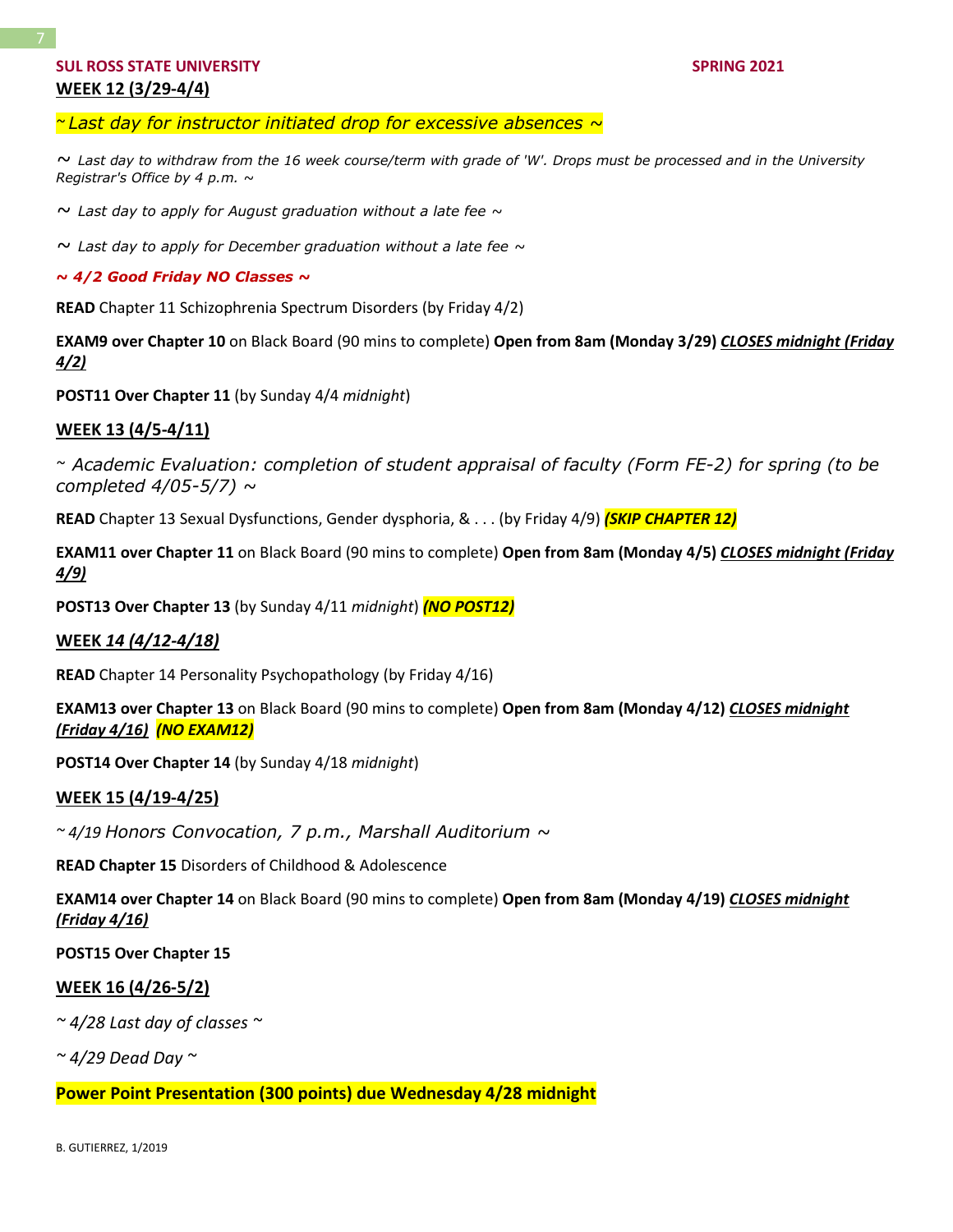**FINAL EXAM15 over Chapter 15** on Black Board (120 mins to complete) **Open from 8am (WEDNESDAY 4/28)** *CLOSES midnight (MONDAY 5/3) ABSOLUTELY NO MAKE UP EXAMS – NO EXCEPTIONS*

# **Week 17 (5/3-5/9)**

*~ 5/7 Spring Commencement 7pm Gallego Center*

**FINAL EXAM15 over Chapter 15** on Black Board (120 mins to complete) **Open from 8am (WEDNESDAY 4/28)** *CLOSES midnight (MONDAY 5/3) ABSOLUTELY NO MAKE UP EXAMS – NO EXCEPTIONS*

**It is your responsibility to make sure you have completed all your Posts, Exams, and Assignments, etc. You can check My Grades in Black Board to track what you have submitted.**

Your lowest exam grade will be dropped once you submitted all of your assignments and before submitting your **final grade.**

[5/6 FINAL GRADES DUE FOR GRADUATING STUDENTS DUE BY NOON] - **Email to remind me!** 

*[5/10 FINAL GRADES DUE FOR CONTINUING STUDENTS DUE BY NOON]*

# *THE MOST CURRENT VERSION OF THIS SYLLABUS WILL ALWAYS BE LOCATED ON THE BLACK BOARD ASSOCIATED WITH THIS COURSE*

**This syllabus is accurate to the best of my ability, but I reserve the right to modify it at any time and will inform you as soon as possible. If I do make any changes, I aspire to do so for the reasons of Student fairness and/or circumstances beyond my control.**

#### **COURSE SCHEDULE**

| Date         | <b>Chapter</b>  | <b>Topic</b>                                                   | <b>Assignments</b>              |
|--------------|-----------------|----------------------------------------------------------------|---------------------------------|
| $W - 1/23$   | Review syllabus | Course Overview                                                |                                 |
| $M - 1/28$   | 1               | Abnormal Behavior                                              | $pp. 1 - 21$                    |
| $W - 1/30$   | 1               | Abnormal Behavior (cont.)                                      | pp. 1 - 21                      |
| $M - 2/4$    | 2               | <b>Understanding &amp; Treating Mental Disorders</b>           | pp. 23 - 53                     |
| $W - 2/6$    | 2               | Understanding & Treating Mental Disorders (cont.)              | pp. 23 - 53                     |
| $[W - 9/13]$ |                 | LAST DAY TO DROP A COURSE WITHOUT CREATING AN ACADEMIC RECORD] |                                 |
| $M - 2/11$   | 3               | Clinical Research, Assessment, & Classification                | pp. $55 - 83$                   |
| $W - 2/13$   | 3               | Clinical Research, Assessment, & Classification (cont.)        | pp. 55 - 83                     |
| $*W - 2/13$  | <b>EXAM1</b>    | Over Chapters 1 & 2                                            | <b>Available on Black Board</b> |
|              |                 | Open from 8am (2/13) closes NOON (2/14)                        | 90 minutes to complete          |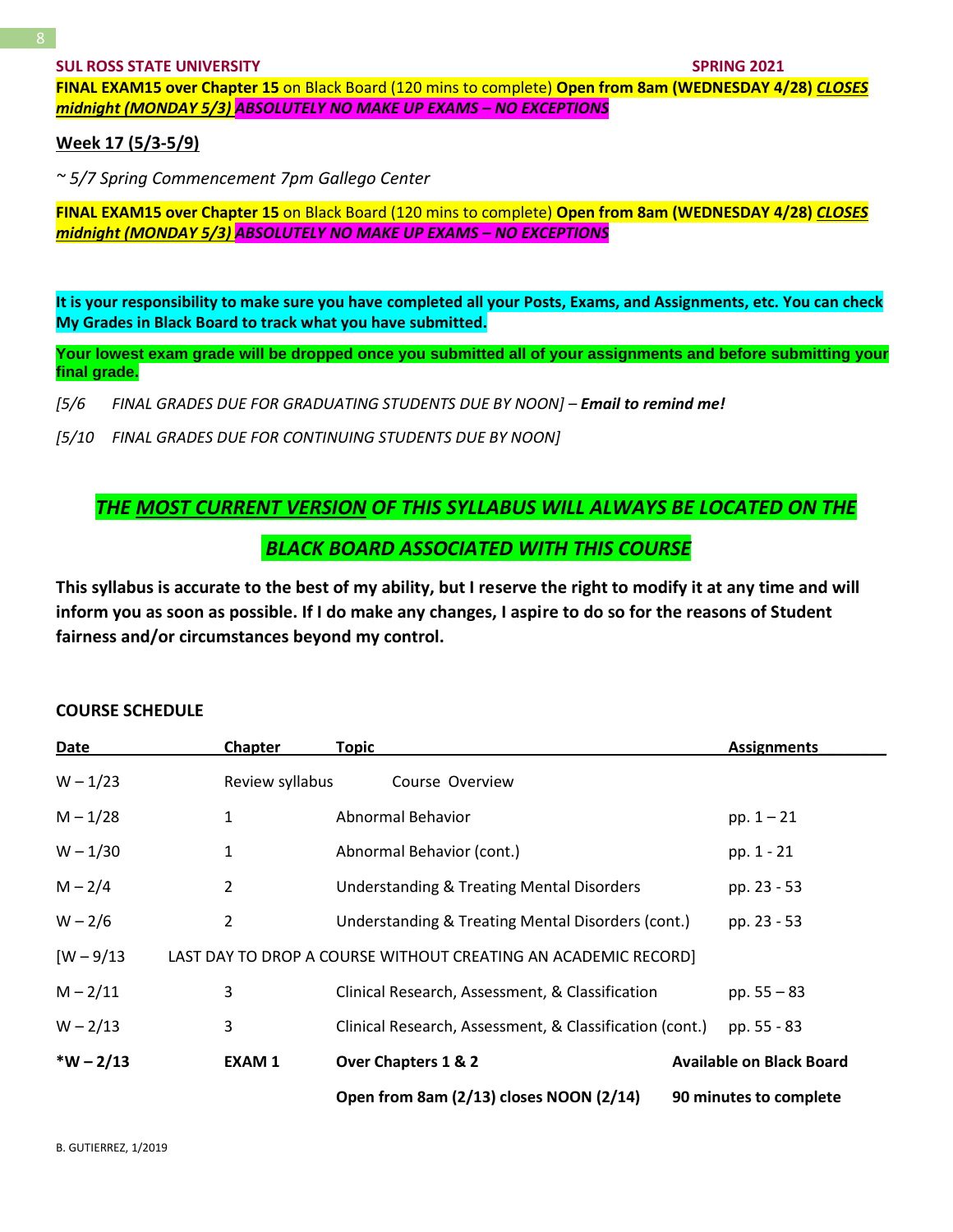|                                                |               | Open from 8am (2/27) closes NOON (2/28)          | 90 minutes to complete             |
|------------------------------------------------|---------------|--------------------------------------------------|------------------------------------|
| $*W - 2/27$                                    | <b>EXAM 2</b> | Over Chapters 3 & 4                              | <b>Available on Black Board</b>    |
| $W - 2/27$                                     | 5             | Trauma- & Stressor-Related Disorders (cont.)     | pp. 119 - 145                      |
| $M - 2/25$                                     | 5             | Trauma- & Stressor-Related Disorders             | pp. 119 - 145                      |
| $W - 2/20$                                     | 4             | Anxiety & Obsessive-Compulsive & Related (cont.) | pp. $85 - 117$                     |
| <b>SUL ROSS STATE UNIVERSITY</b><br>$M - 2/18$ | 4             | Anxiety & Obsessive-Compulsive & Related         | <b>SPRING 2021</b><br>pp. 85 - 117 |
|                                                |               |                                                  |                                    |

# **COURSE SCHEDULE (cont.)**

| <b>Date</b>                                                                     | Chapter                               | <b>Topic</b>                                                                     | <b>Assignments</b>              |  |  |
|---------------------------------------------------------------------------------|---------------------------------------|----------------------------------------------------------------------------------|---------------------------------|--|--|
| $M - 3/4$                                                                       | 6                                     | Somatic Symptom & Dissociative Disorders                                         | pp. 147 - 171                   |  |  |
| $*M - 3/4$                                                                      |                                       | SUBMIT MIN-RESEARCH PAPER TOPIC FOR APPROVAL (upload to Black Board by midnight) |                                 |  |  |
| $W - 3/6$                                                                       | $\overline{7}$                        | Depressive & Bipolar Disorders                                                   | pp. 173 - 203                   |  |  |
| $M - 3/11$                                                                      | $\overline{7}$                        | Depressive & Bipolar Disorders (cont.)                                           | pp. 173 - 203                   |  |  |
| $*M - 3/11$                                                                     | <b>EXAM3</b>                          | Over Chapters 5 & 6                                                              | <b>Available on Black Board</b> |  |  |
|                                                                                 |                                       | Open from 8am (3/11) closes NOON (3/12)                                          | 90 minutes to complete          |  |  |
| $3/18 - 3/22$                                                                   | $\sim$ SPRING BREAK NO CLASSES $\sim$ |                                                                                  |                                 |  |  |
| $W - 3/13$                                                                      | 8                                     | Suicide                                                                          | pp. 205 - 230                   |  |  |
| $M - 3/25$                                                                      | 8                                     | Suicide (cont.)                                                                  | pp. 205 - 230                   |  |  |
| $W - 3/27$                                                                      | 9                                     | <b>Eating Disorders</b>                                                          | pp. 233 - 259                   |  |  |
| $M - 4/1$                                                                       | 9                                     | Eating Disorders (cont.t)                                                        | pp. 233 - 259                   |  |  |
| $*M - 4/1$                                                                      | <b>EXAM4</b>                          | Over Chapters 7 & 8                                                              | <b>Available on Black Board</b> |  |  |
|                                                                                 |                                       | Open from 8am (4/1) closes NOON (4/2)                                            | 90 minutes to complete          |  |  |
| $W - 4/3$                                                                       | 10                                    | Substance-Related & Other Addictive Disorders                                    | pp. 261 - 293                   |  |  |
| $M - 4/8$ (SWPA)                                                                | 10                                    | Substance-Related & Other Addictive Disorders (cont.)                            | pp. 261 - 293                   |  |  |
| $W - 4/10$                                                                      | 11                                    | Schizophrenia Spectrum Disorders                                                 | pp. 295 - 323                   |  |  |
| $M - 4/15$                                                                      | 11                                    | Schizophrenia Spectrum Disorders (cont.)                                         | pp. 295 - 323                   |  |  |
| $*M - 4/15$                                                                     | <b>EXAM 5</b>                         | Over Chapters 9 & 10                                                             | <b>Available on Black Board</b> |  |  |
|                                                                                 |                                       | Open from 8am (4/15) closes NOON (4/16)                                          | 90 minutes to complete          |  |  |
| $[M - 11/13]$<br>LAST DAY FOR INSTRUCTOR INITIATED DROP FOR EXCESSIVE ABSENCES] |                                       |                                                                                  |                                 |  |  |
| $W - 4/17$                                                                      | 13                                    | Sexual Dysfunctions, Gender dysphoria, &                                         | pp. 351 - 381                   |  |  |

B. GUTIERREZ, 1/2019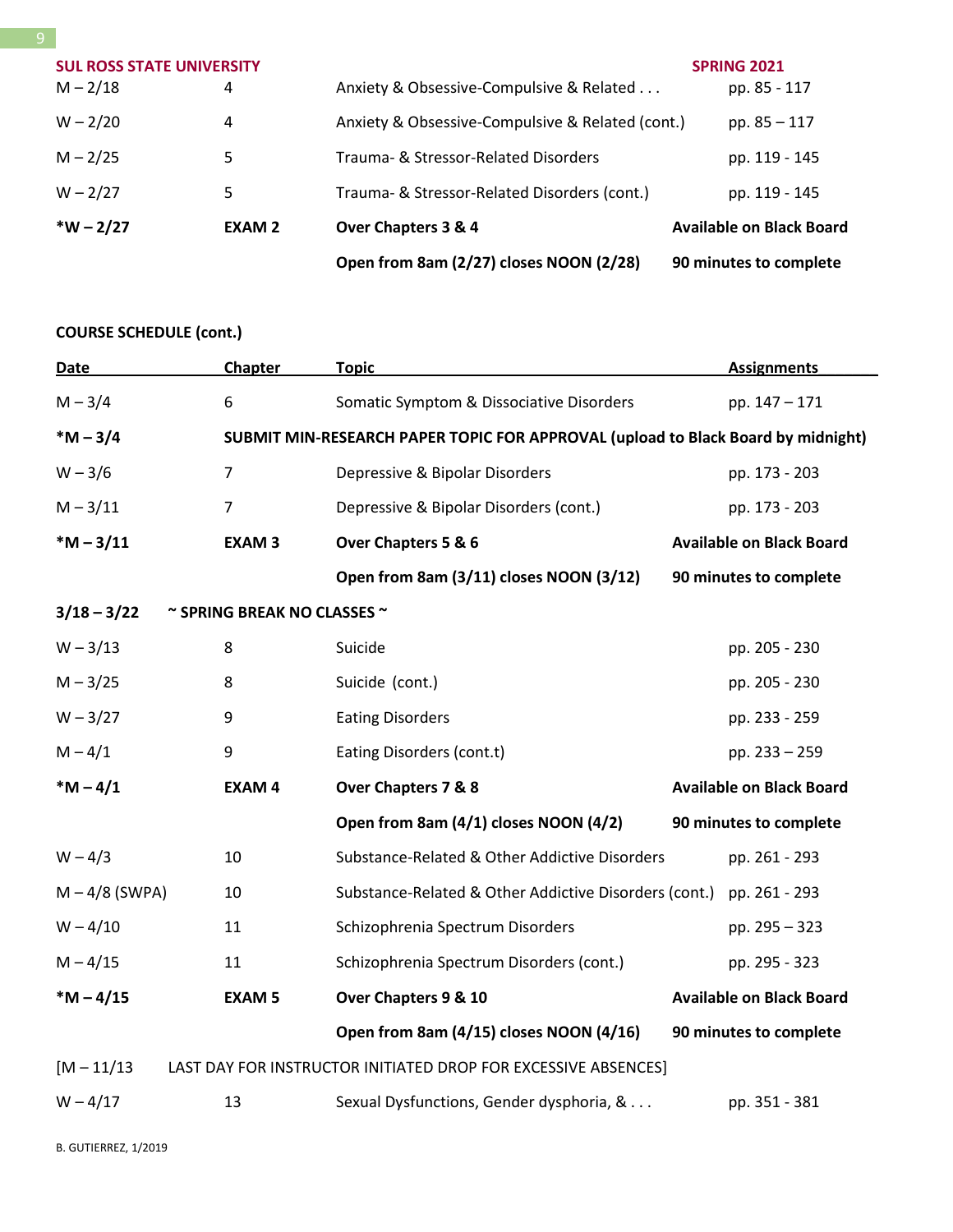# **SUL ROSS STATE UNIVERSITY SPRING 2021 \*W – 4/17 MINI-RESEARCH PAPER DUE BY MIDNIGHT (submit to BLACK BOARD –must be a** *WORD FILE***)** *\*W -11/9 to 11/18 COMPLETE STUDENT APPRAISAL OF FACULTY (FORM FE-2) Available on Black Board* [F – 11/11 LAST DAY TO WITHDRAW FROM UNIVERISTY OR TO DROP COURSES WITH A GRADE OF "W"] M – 4/22 13 Sexual Dysfunctions, Gender dysphoria, & (cont.) pp. 351 – 381 W - 4/24 14 Personality Psychopathology pp. 383 - 412

# **COURSE SCHEDULE (cont.)**

| Date                                 |                     | Chapter       | Topic                                        | <b>Assignments</b>              |
|--------------------------------------|---------------------|---------------|----------------------------------------------|---------------------------------|
| $M - 4/29$                           | 14                  |               | Personality Psychopathology (cont.)          | pp. $383 - 412$                 |
| $*M - 4/29$                          |                     | <b>EXAM 6</b> | Over Chapters 11 & 13                        | <b>Available on Black Board</b> |
|                                      |                     |               | Open from 8am (4/29) closes NOON (4/30)      | 90 minutes to complete          |
| $W - 5/1$                            | 15                  |               | Disorders of Childhood & Adolescence         | pp. 415 - 447                   |
| $M - 5/6$                            | 15                  |               | Disorders of Childhood & Adolescence (cont.) | pp. 415 - 447                   |
| $W - 5/8$                            |                     |               |                                              |                                 |
| $R - 5/9$ DEAD DAY $\sim$ NO CLASSES |                     |               |                                              |                                 |
| $*T - 5/14$                          | <b>FINAL EXAM 7</b> |               | Over Chapters 14 & 15                        | <b>On Black Board ONLY</b>      |
|                                      |                     |               | Open ONLY from 12:30pm closes 2:30pm         | 120 minutes to complete         |
|                                      |                     |               | ~ ABSOLUTLY NO MAKE UP FINALS ~              |                                 |

*[R – 5/16 FINAL GRADES DUE FOR GRADUATING STUDENTS DUE BY NOON] – Email to remind me! [M – 5/20 FINAL GRADES DUE FOR CONTINUING STUDENTS DUE BY NOON]*